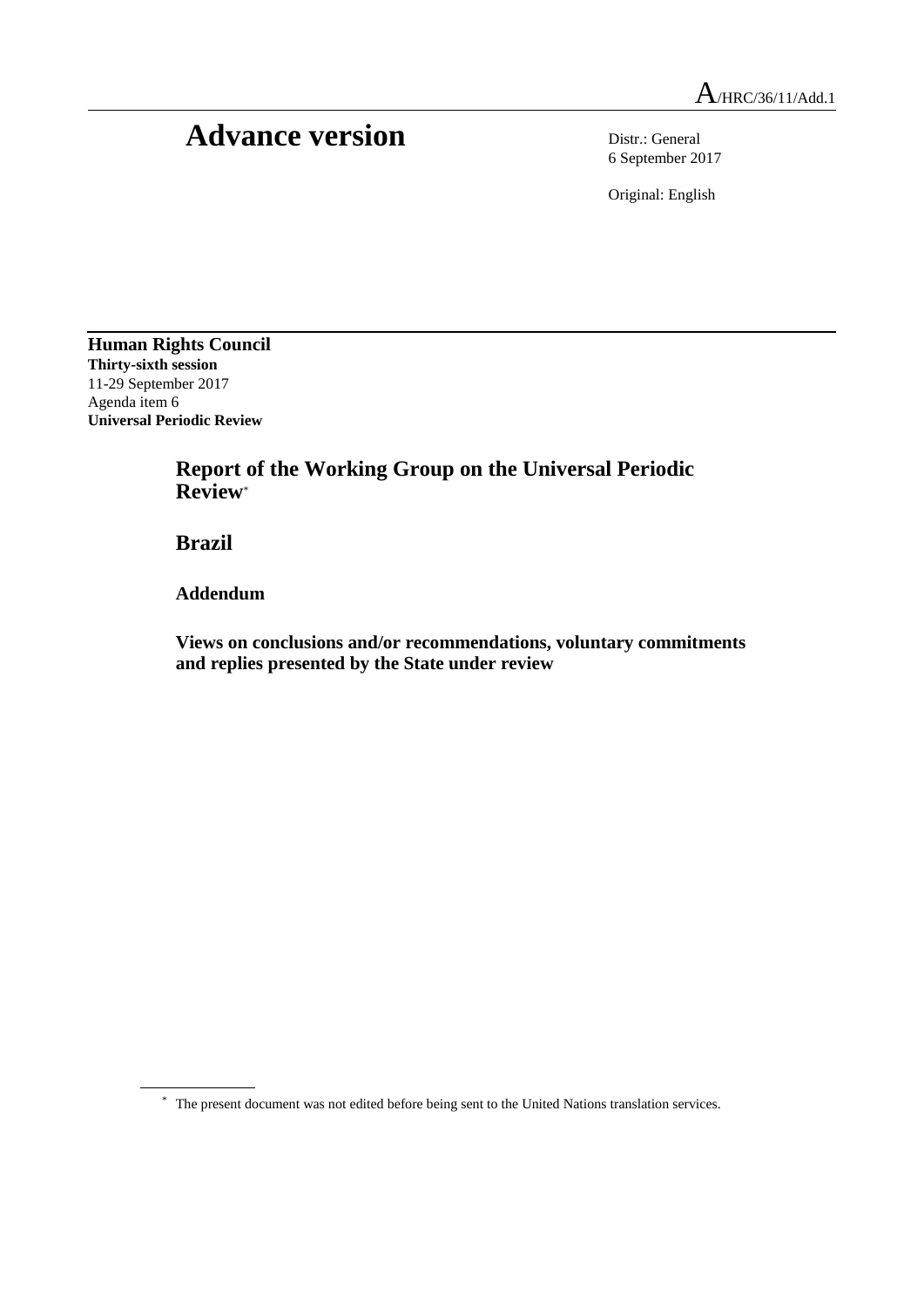The Federative Republic of Brazil is pleased to express to the Office of the United Nations High Commissioner for Human Rights its support to the recommendations made to the country in the 3rd Cycle of the Universal Periodic Review Mechanism (UPR), except for the following: 136.20; 136.99; 136.110; and 136.142, of which the Brazilian government takes note. The following are the comments of the Brazilian government to some of the recommendations it supports:

136.9. The recent sanction of the Immigration Law, which replaces the 1980 Statute of Foreigners, places Brazil at the forefront of the protection to the rights of migrants. The new law is based on the guarantee of social, labor, and productive inclusion of migrants, social dialogue, and repudiation and prevention of xenophobia, according to the principles of the International Convention on the Protection of the Rights of all Migrant Workers and Members of their Families. On the ILO Convention No. 189, see 136.36.

136.15. Draft Legislative Decree 298/2015, concerning the incorporation of the Arms Trade Treaty, is under discussion in the National Congress.

136.16. Draft Legislative Decree No. 627/2017, under discussion in Congress, provides for the internalization of ILO Convention No. 189. Brazil has already included in its legal system laws which are in line with the Convention. Constitutional Amendment No. 72/2013 has provided for domestic workers the same rights as those of other workers. Complementary Law No. 150/2015 has also been adopted to regulate Constitutional Amendment No. 72/2013.

136.17. In order for the ratification of ILO Convention No. 87 to be fully effective, there must be changes in trade union laws and regulations as well as in the Federal Constitution. Two drafts are under discussion in the National Congress: Legislative Decree No. 16/1984, which approves the text of Convention No. 87 related to freedom of association and protection of union rights; and Constitutional Amendment Proposal (PEC) No. 369/2005, which eliminates the constitutional obstacles to the ratification. On the rights of migrant workers, see 136.9.

136.32. The Brazilian National Curriculum, the theoretical-methodological framework for education in Public Security, is structured in four axes, among them, "Ethics, Citizenship, Human Rights, and Public Security" and "Ethnic-sociocultural Diversity, Conflicts, and Public Security". Regarding resistance killings, there have been permanent efforts to avoid them, but it is preferable not to set a reduction percentage.

136.36. Law 12.288/2010, also known as the Statute for the Promotion of Racial Equality, sets forth actions to guarantee to people of African descent the effective equality of opportunities, individual, collective and diffuse ethnic rights as well as fighting against discrimination and other forms of ethnic intolerance. The gender perspective has been included in these actions that ensure equal opportunities.

136.39. Bill No. 6,424/2013, which imposes to the healthcare services the mandatory notification of cases of violence against LGBT people, is under discussion at the National Congress.

136.40. Bills No. 7,582/2014 and 310/2014, under discussion at the National Congress, provide for the punishment for crimes of discrimination or prejudice based on sexual orientation or gender identity.

136.67. See 136.39 and 136.40. On the integration of human rights education into school curricula, the recommendation is contemplated by two policies of the Brazilian government: the University Pact for Human Rights and the Project School that Protects.

136.74. The federal government transfers funds to the federal units for the maintenance of the penitentiary system. As provided by the law that creates the National System to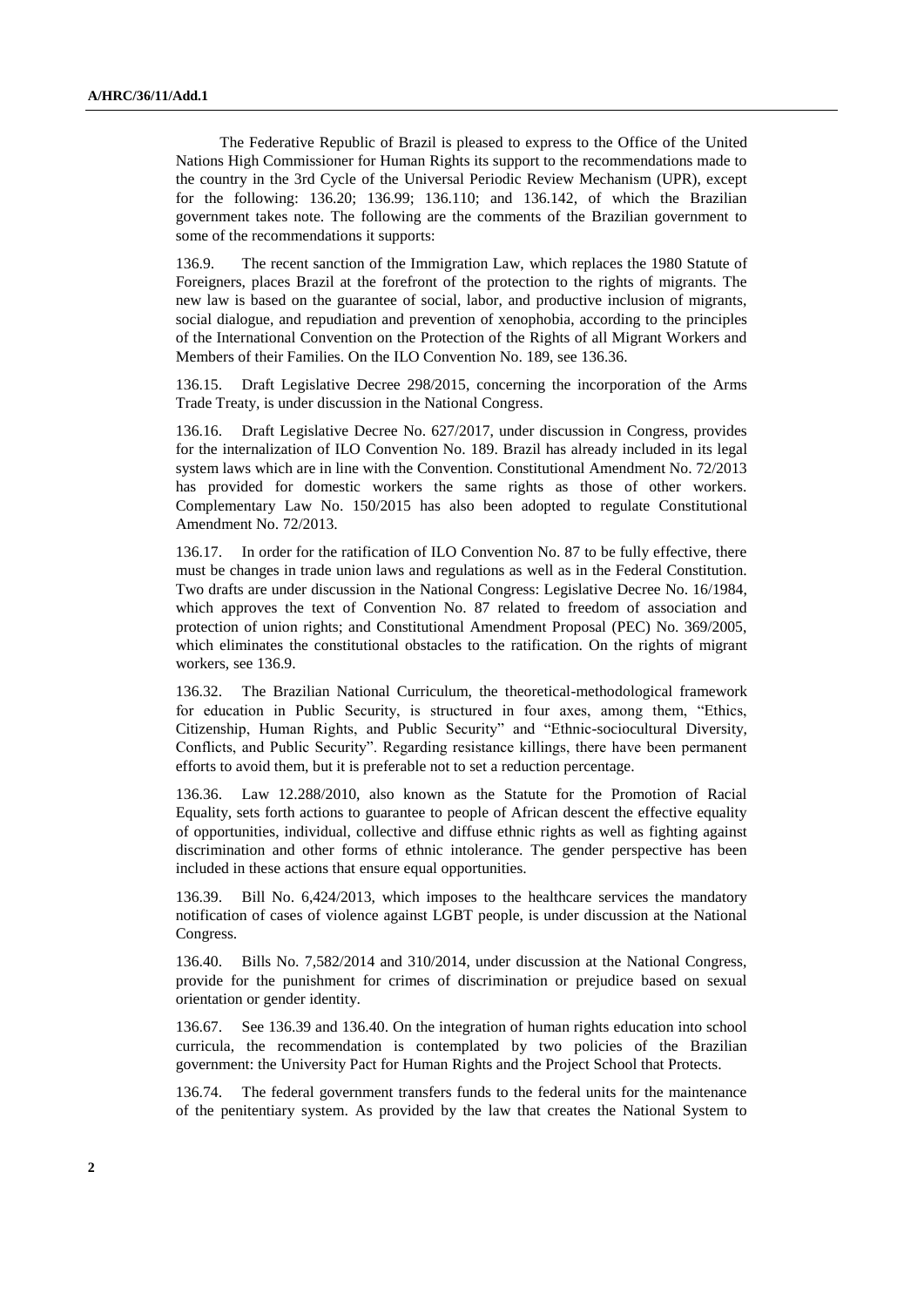Prevent and Combat Torture (Law 12,847/2013), the federal government should promote, guide and support the creation of regional committees and mechanisms, each federative unit being responsible for their effective creation. In order to make dialogue easier, federative units may join the National System.

136.75.

(a) Brazil acknowledges the urgent need for improvements in the prison system. In January 2017, the Commission to Reform the National Prison System was created, and its 34 members include representatives of the executive, legislative and judiciary branches, in addition to civil society. The Committee evaluates the national prison system, monitors implementation of the National Public Security Plan, with respect to the modernization and rationalization of the system, and formulates proposals for reform.

(b) Brazil has four federal prisons in operation, one under construction and another five to be constructed. There is no record of overcrowding in prisons of the Federal Penitentiary System, which is now in its 11th year of operation. By legal determination (Law No. 11,671/2008), the federal prisons must operate with a number of detainees below their full capacity.

(c) With respect to the state-level systems, the federal government promotes improvement policies in partnership with local governments. Between 2007 and 2016, 16,534 vacancies were created. The federal government currently manages 105 constructions and expansions of facilities, which will result in 43,444 new vacancies.

(d) The federal government freely provides reference architectural projects, engineering projects and budget spreadsheets for the construction of male and female prison facilities adapted to all bioclimatic regions of the country and in compliance with requisites for the humanization of imprisonment conditions. The project for construction of facilities for detainees in semi-open regime is currently under preparation.

136.78. The Brazilian State has taken a set of actions to reduce the prison population. The following actions can be highlighted: increase in the number of vacancies for the semiopen regime; custody hearings; electronic monitoring; application of alternative measures and sanctions; implementation of the National Public Security Plan.

136.85. Decree nº 6,085/2007 enacted in the Brazilian legal framework the Optional Protocol to the UN Convention against Torture and Other Cruel, Inhuman or Degrading Treatment or Punishment. This year, Brazil will join the Group of Friends of the Nelson Mandela Rules in the 26th session of the UN Commission on Crime Prevention and Criminal Justice.

136.87. See 136.74.

136.90. A national policy to promote diversity in the criminal justice system is currently under development. In partnership with the United Nations, the federal government has hired specialized technical consulting services for this purpose. The first outcome is the document entitled "Postulates and Principles for the National Policy of Diversity in the Criminal Justice System," available on the Ministry of Justice's website.

136.94. The Brazilian government's public policies aim at protecting the most vulnerable social groups. For incarcerated women, Law No. 13,434/2017 was enacted in April 2017, including a sole paragraph to article 292 of the Brazilian Code of Criminal Procedure which prohibits the use of handcuffs on pregnant women during their preparation for delivery and during labor, as well as during the puerperium.

136.101. After its establishment in the Federal District, on October 14 2015, the Custody Hearings Program began to operate in all 27 federation units.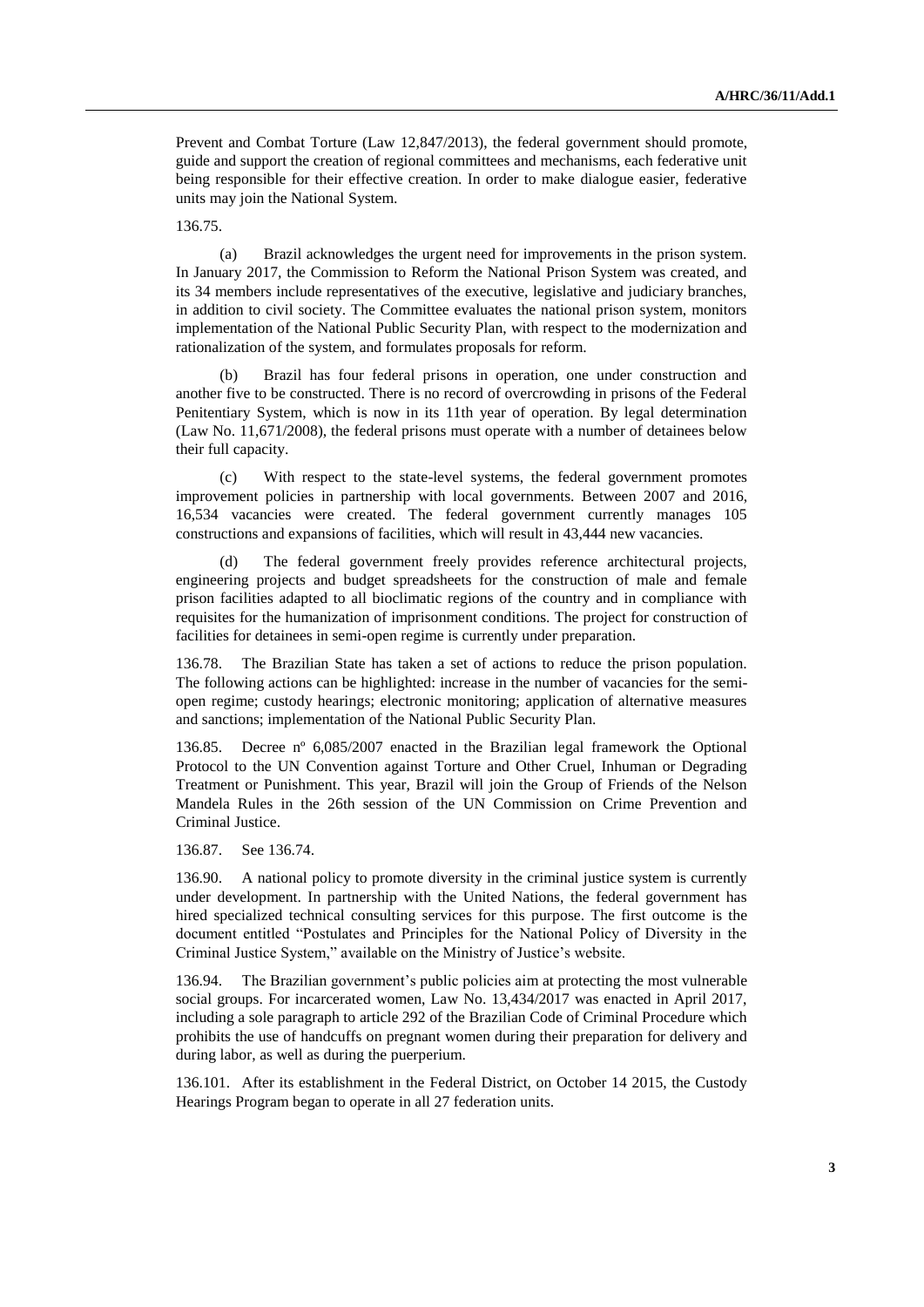136.104. In addition to the Office of the Union Public Defender, at the federal level, all 27 units of the federation have state-level public defender services.

136.105. In 2016, bill No. 554/2011 was adopted by the Federal Senate and is currently under discussion at the House of Representatives, as bill No. 6620/2016. Through the National Penitentiary Fund (FUNPEN), the federal government funds the implementation of Integrated Centers for Alternative Sanctions, as well as Electronic Monitoring Centers. The federal government has already established partnerships with 19 states to implement Integrated Centers with a total investment of R\$36 million in the past six years. It is also important to highlight the publication of MJ Ordinance No. 495 in April 28th 2016, which instituted the National Policy for Alternative Sanctions to develop actions, projects, and strategies to combat mass incarceration and to broaden the application of alternative sanctions with a restorative approach as a substitute for incarceration.

136.114. The Program for the Protection of Human Rights Defenders is operating throughout the country. As a rule, the Brazilian laws and regulations assign to the federated states the jurisdiction to investigate and prosecute crimes. In exceptional cases, the Attorney-General can request a transfer of this jurisdiction from local courts to federal courts.

136.115, 136.116, 136.118 and 136.121.

See 136.114.

136.124. The Brazilian government maintains its efforts to eradicate all contemporary forms of slavery. The operation of the Special Mobile Inspection Group (GEFM) for combating contemporary slave labor is a good practice acknowledged by the international community. Due to its experience, Brazil has provided technical cooperation to other countries in this area.

136.127. The 2014 Protocol to the ILO Forced Labor Convention is under discussion in the executive branch of the Brazilian government for further referral to the National Congress. There are currently a number of initiatives following legal channels to eradicate forced labor, which are already fully compatible with the Protocol. Additionally, Brazil is part of the main conventions on the topic: ILO Conventions No. 29 and 105; the 1929 United Nations Slavery Convention; the American Convention on Human Rights; and the Geneva Slavery Convention.

136.130. In addition to the actions to combat labor in conditions similar to slavery, the Brazilian government provides means of reintegration and prevention set forth in the National Plan for the Eradication of Slave Labor, with measures for professional qualification, psychosocial care, and reintegration to the labor market. There are actions in the Single Registry for Social Programs to enable the inclusion of rescued people in public programs especially targeted to their needs.

136.148. Constitutional amendment No. 287/2016, about the reform of the Social Security System, is currently being discussed in Congress and will curb the distortions of income concentration. This reform will contribute to the reduction in inequality by speeding up the convergence between tax regimes of public and private sectors, establishing a minimum age for benefits, reducing the benefits of wealthier people and preserving the amounts paid to the poorest people.

136.155. Constitutional Amendment nº 95/2016 guarantees a minimum level of governmental expenditure in healthcare, actually increasing expenses in this area in 2017 due to a change in the method for calculating the minimum expenditure with public health actions and services (ASPS), which passed from 13% to 15% of Net Current Revenue, an approximate increase of R\$ 10 billion, totaling R\$ 114 billion.